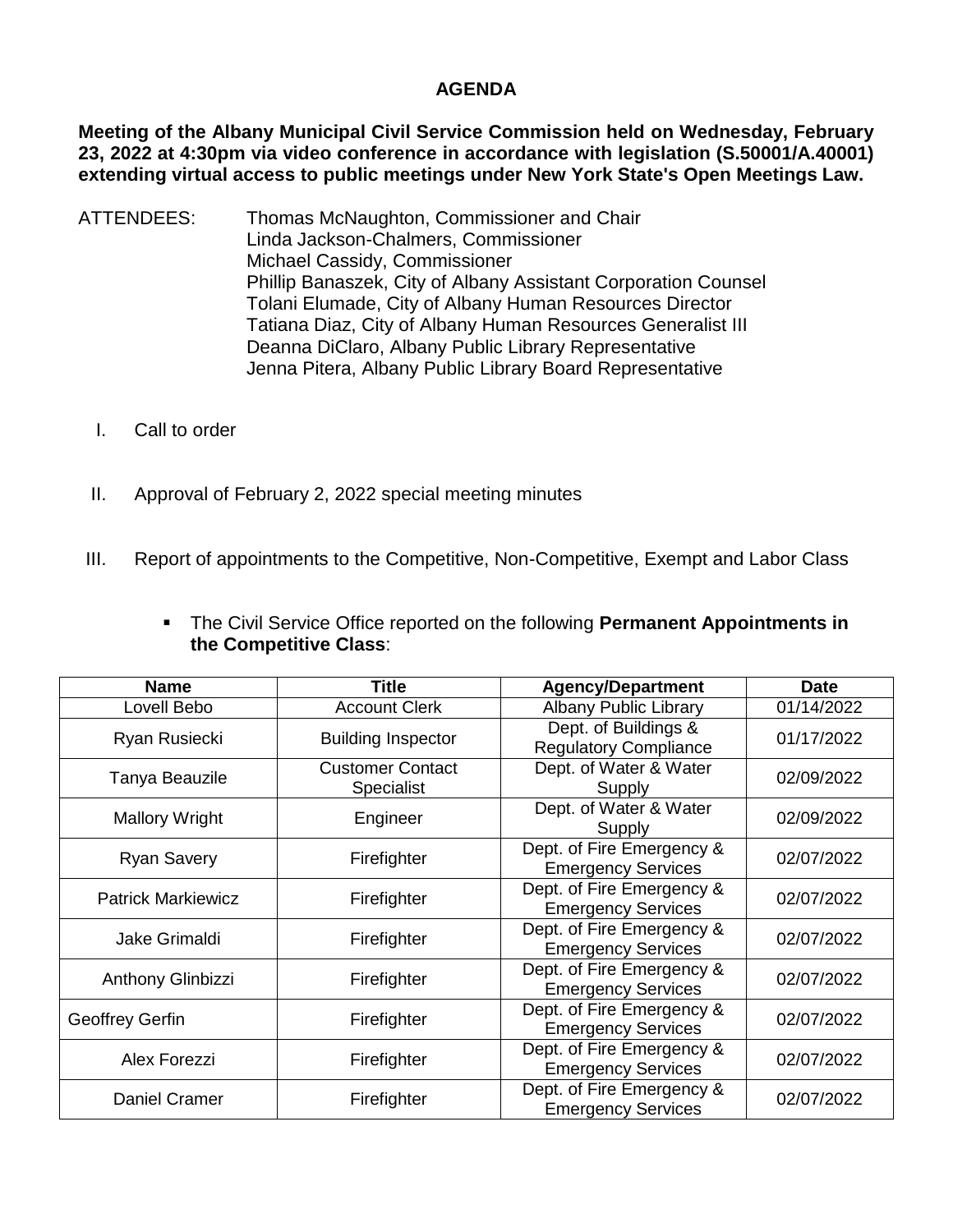City of Albany Municipal Civil Service Commission February 23, 2022 Meeting Agenda

| <b>Name</b>           | <b>Title</b>                                        | <b>Agency/Department</b>                               | <b>Date</b> |
|-----------------------|-----------------------------------------------------|--------------------------------------------------------|-------------|
| <b>Scott Booth</b>    | Firefighter                                         | Dept. of Fire Emergency &<br><b>Emergency Services</b> | 02/07/2022  |
| <b>Andrew Biance</b>  | Firefighter                                         | Dept. of Fire Emergency &<br><b>Emergency Services</b> | 02/07/2022  |
| Edward Ash            | Firefighter                                         | Dept. of Fire Emergency &<br><b>Emergency Services</b> | 02/07/2022  |
| <b>Scott Sanders</b>  | Firefighter                                         | Dept. of Fire Emergency &<br><b>Emergency Services</b> | 02/07/2022  |
| <b>Andrew Neidnig</b> | Firefighter                                         | Dept. of Fire Emergency &<br><b>Emergency Services</b> | 02/07/2022  |
| <b>Thomas Muir</b>    | Firefighter                                         | Dept. of Fire Emergency &<br><b>Emergency Services</b> | 02/07/2022  |
| Joseph Mosher         | Firefighter                                         | Dept. of Fire Emergency &<br><b>Emergency Services</b> | 02/07/2022  |
| David Shea            | Firefighter                                         | Dept. of Fire Emergency &<br><b>Emergency Services</b> | 02/07/2022  |
| Paul Behnke           | Geographic Information<br><b>Systems Specialist</b> | Dept. of Water & Water<br>Supply                       | 02/09/2022  |
| John Edvalson         | Librarian I                                         | <b>Albany Public Library</b>                           | 01/3/2022   |
| Skylar Mungenast      | <b>Library Clerk</b>                                | <b>Albany Public Library</b>                           | 01/18/2022  |
| Jared Flagler         | <b>Mapping Technologist</b>                         | Dept. of Water & Water<br>Supply                       | 02/09/2022  |
| William Johnson       | <b>Police Officer</b>                               | <b>Police Department</b>                               | 02/28/2022  |
| John Tedesco          | Superintendent of Water<br>Metering                 | Dept. of Water & Water<br>Supply                       | 02/09/2022  |

 The Civil Service Office reported on the following **Provisional Appointments in the Competitive Class**:

| <b>Name</b>             | Title                                | <b>Agency/Department</b>                             | <b>Date</b> |
|-------------------------|--------------------------------------|------------------------------------------------------|-------------|
| Janel Anderson          | Accountant II                        | <b>Albany Housing</b><br>Authority                   | 01/03/2022  |
| James Futia             | <b>Code Enforcement Inspector</b>    | Dept. of Buildings &<br><b>Regulatory Compliance</b> | 02/14/2022  |
| James Futia             | <b>Conde Enforcement Inspector</b>   | Dept. of Buildings &<br><b>Regulatory Compliance</b> | 2/14/2022   |
| George Bennett Jr.      | Custodian                            | <b>Albany School District</b>                        | 1/3/2022    |
| D'Andre Burnett         | <b>Head Custodian</b>                | <b>Albany School District</b>                        | 12/20/2021  |
| <b>Cory Russell</b>     | <b>Head Custodian</b>                | <b>Albany School District</b>                        | 1/3/2022    |
| Migena Hana             | <b>Junior Accountant</b>             | Albany Housing<br>Authority                          | 01/10/2022  |
| Pablo Laurentino        | Maintenance Worker                   | Albany Housing<br>Authority                          | 11/29/2021  |
| Jennifer Monroe         | <b>Office Manager</b>                | <b>Albany School District</b>                        | 12/17/2021  |
| <b>Brittney White</b>   | <b>Office Supervisor</b>             | Dept. of Recreation                                  | 01/07/2022  |
| <b>Megan Culbertson</b> | Receptionist                         | <b>Albany School District</b>                        | 08/31/2021  |
| John Hajjar             | <b>Sanitation Equipment Operator</b> | Dept. of General<br><b>Services</b>                  | 02/07/2022  |